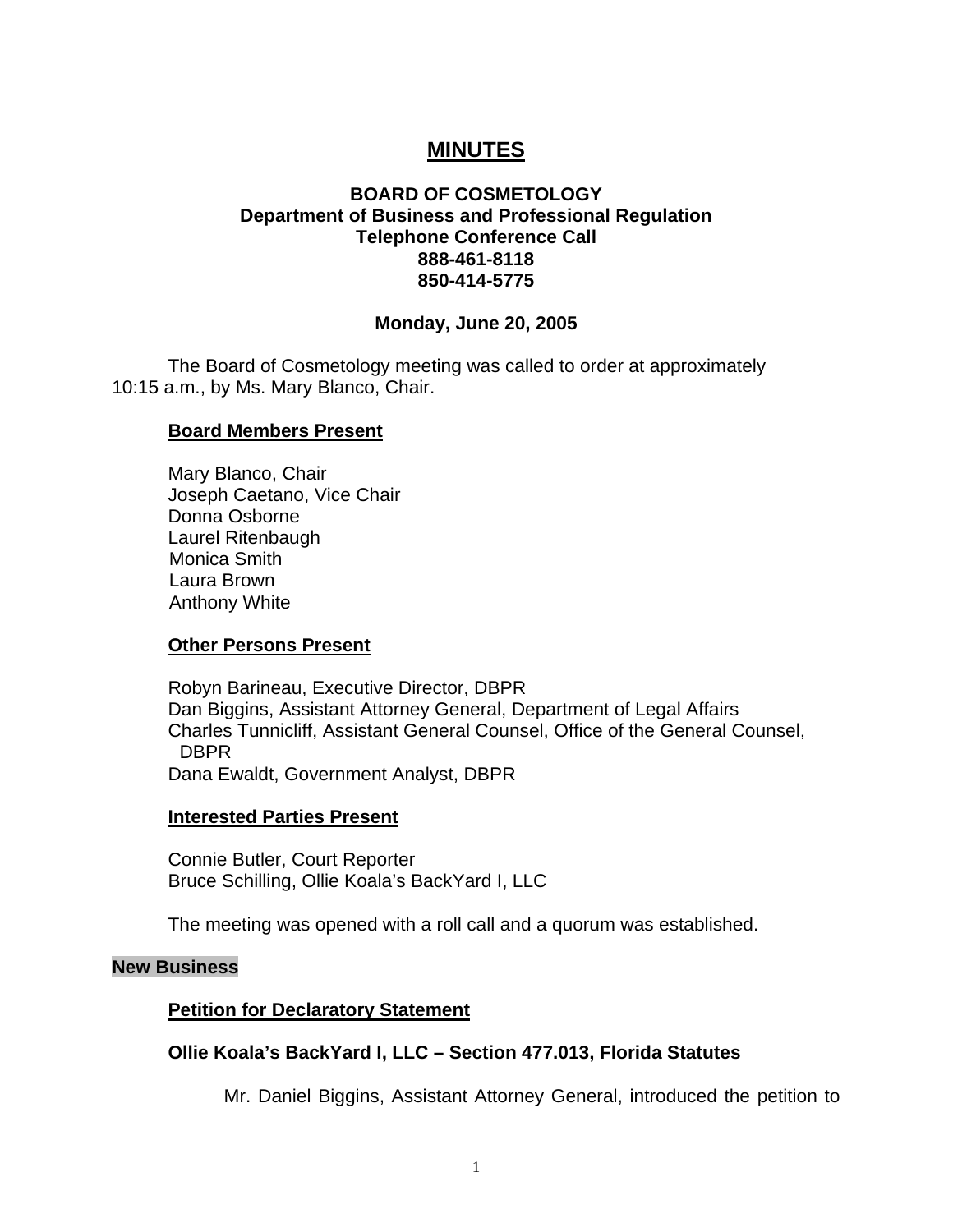the board. The basis for the petition for declaratory statement is for the board to determine if the presented set of circumstances constitutes the practice of cosmetology as defined in section 477.013, Florida Statutes. The petition is a request from Ollie Koala's BackYard I, LLC, to be allowed to offer, for compensation, several cosmetology type services (i.e. nail painting, hair braiding / hair styling, makeup application, etc.) in the setting of a birthday party which would be outside of a licensed cosmetology salon. Chair Blanco asked for board member comments. Mrs. Laura Brown offered her concerns about the age of the employees performing the services. As she understood the petition, the employees would primarily be Teenagers and may not be licensed cosmetologists nor would they have the required knowledge of head lice and other scalp conditions. Ms. Donna Osborne shared the same concerns in regards to a lack of knowledge in sanitation and sterilization practices. Vice Chair Joseph Caetano said he felt like this was a clear violation of the statute. Vice Chair Caetano mentioned to the other board members that if the board agreed to allow a waiver of this rule, the opportunity for future waivers of this rule could be burdensome on the board and could adversely affect the industry. Mr. Biggins reminded the board that a decision reached would only apply to this particular petition or case. The decision would not automatically open the rule up for others to do the same. Mr. Bruce Schilling then addressed the board asking for clarification of what items within the petition would be allowed. Chair Blanco stated that as long as no hair services were performed, she would be comfortable with items such as nail stickers, lip gloss; items that the children could do for themselves and for one another. The other board members agreed. Mrs. Brown made a motion to determine that the facts as stated in the petition for declaratory statement fall under the practice of cosmetology and are in accordance with Chapter 477, Florida Statutes. The motion was seconded by Ms. Osborne and the motion passed unanimously. Mr. Biggins clarified the board's decision to deny the petition for declaratory statement. Ms. Laurel Ritenbaugh commended Mr. Schilling for addressing the board with this petition.

# **Applications**

# **Application for Hair Braiding Course**

# • **Master Minds of Beauty Salon, Inc.**

Ms. Osborne asked that the provider be more specific on the course reference materials. The material list refers to the "Florida Board of Cosmetology handbook". The Florida Board of Cosmetology does not promote another vendor's published material. Ms. Osborne made a motion to deny the course based on an incomplete reference material list. The motion was seconded by Mr. Caetano and the motion passed unanimously.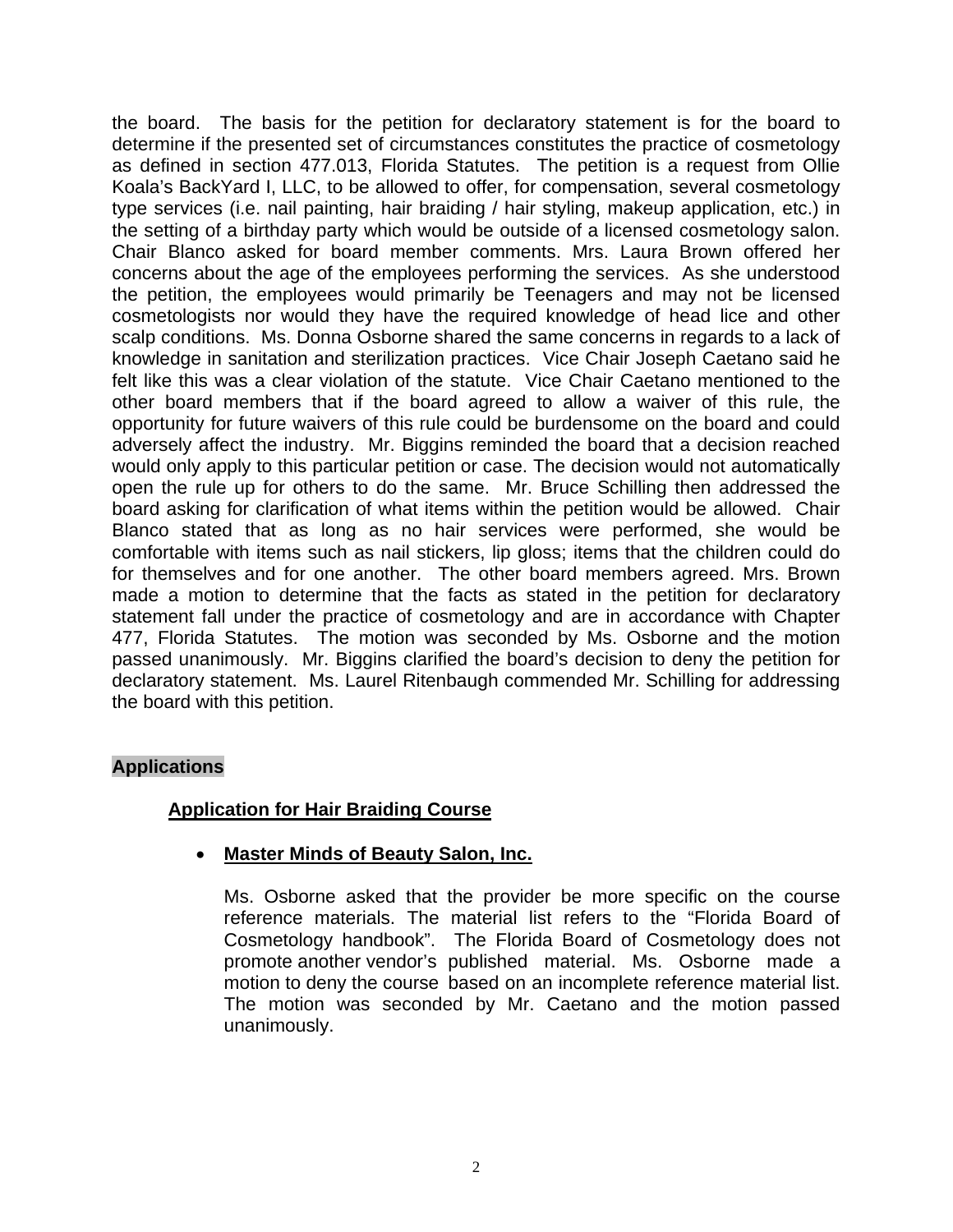# **Applications (Continued)**

# **Application for Hair Wrapping Course**

# • **Master Minds of Beauty Salon, Inc.**

Ms. Osborne asked that the provider be more specific on the course reference materials. The material list refers to the "Florida Board of Cosmetology handbook". The Florida Board of Cosmetology does not promote another vendor's published material. Ms. Osborne made a motion to deny the course based on an incomplete reference material list. The motion was seconded by Mr. Caetano and the motion passed unanimously.

# **Application for Body Wrapping Course**

# • **Master Minds of Beauty Salon, Inc.**

Ms. Osborne asked that the provider be more specific on the course reference materials. The material list refers to the "Florida Board of Cosmetology handbook". The Florida Board of Cosmetology does not promote another vendor's published material. Ms. Osborne made a motion to deny the course based on incomplete reference material list. The motion was seconded by Mr. Caetano and the motion passed unanimously.

#### **New Business**

Ms. Robyn Barineau informed the board that as of last quarter, period ending March 31, 2005, the operating accounting had a negative balance of approximately (\$832,000). In order to address the deficit, she asked the board to consider transferring an available \$900,000 from their unlicensed activity account to their operating account. Mrs. Brown made a motion to transfer the \$900,000 from the unlicensed activity account to the operating account. The motion was seconded by Ms. Osborne and the motion passed unanimously.

Ms. Barineau reminded the board of the 100 percent continuing education monitoring initiative and reminded the board that licensees and registrants not in compliance with all continuing education requirements would not be allowed to renew their license or registration until all continuing education requirements were satisfied. The department will be mailing the renewal notices by first class mail as this will allow the notice to be forwarded if a forwarding order is on file with the postal service. For those that are continuing education deficient that attempt to renew their license by paying the renewal fees a letter will be mailed to them, by first class mail, informing the licensee that before the license can be renewed they must provide the department with